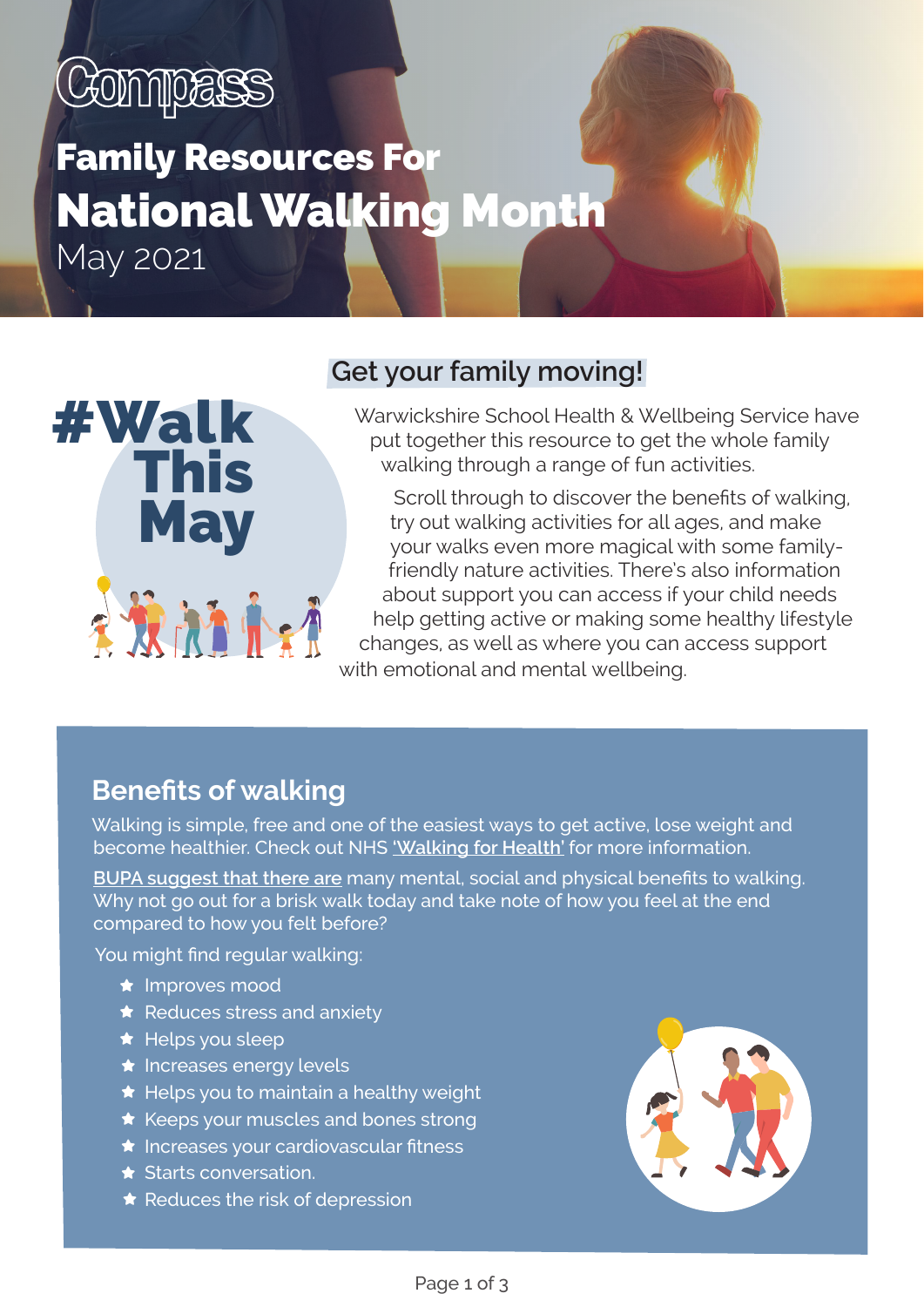## **Walking from home**

Walking with your family has never been more fun: for National Walking Month, UK walking charity Living Streets have put together a range of activities for people of all ages. Why not try some of these out with family and friends?

#### **Activity [Booklet \(5-11 Years\)](https://www.livingstreets.org.uk/media/5451/family-resource-booklet_final.pdf)**

The booklet contains 14 colourful, educational walking activities for children to complete with their families.

#### **[Activity Diary \(5-11 Years\)](https://www.livingstreets.org.uk/media/6008/activity-diary-during-lockdown.pdf)**

Children can complete a small selection of fun walking related activities at home.

#### **[Walk Randomiser \(5-14 Years\)](https://www.livingstreets.org.uk/media/5396/walking-randomiser-for-printing.pdf)**

Children and young people can cut out and fold up this Walk Randomiser for an excellent, random way to get moving.

#### **[My Walking Week \(11-14 Years\)](https://www.livingstreets.org.uk/media/5361/ls-my-walking-week-final.pdf)**

Young people can track their walks and answer questions to help them take notice of their experience with this walking journal.

#### **[#Try20 Checklist \(Adults\)](https://www.livingstreets.org.uk/media/6018/try20-checklist-standard-branding.pdf)**

Why not challenge your colleagues to get involved and see who can tick off the most boxes on this walking and wellbeing checklist?



## **Family-friendly nature activities**

**[Stargazing](https://www.nationaltrust.org.uk/features/top-tips-for-stargazing)**. Gaze up at the stars. How does it make you feel? What words can you use to describe your special view?



**[Bird Watching](https://www.wildlifewatch.org.uk/sites/default/files/2020-07/gbirds.jpg)**. What birds can you see? Can you find out their names? Try writing them down on a notebook or in your phone - how many birds can you collect?

**[Cloud Watching](https://www.nationaltrust.org.uk/features/no-33-go-cloud-watching)**. Find a patch of grass, lie back and watch the clouds go by. With a little imagination you can create whole worlds from the shapes you see in the clouds.

**[Painting Stones](https://www.youtube.com/watch?v=yL_AwJ3KiSM)**. Get crafty and take your mind of your stresses by painting a stone.

**[Leaf Pictures](https://www.youtube.com/watch?v=7kIYABvcvCo)**. Use the leaves near your home to create your own leaf art.

**[Have a picnic](https://www.nationaltrust.org.uk/lists/picnics-in-and-around-warwickshire)**. Enjoy some time with your family and friends. Have a chat, eat some **[tasty, healthy food](https://www.bbcgoodfood.com/recipes/collection/healthy-picnic-recipes).**